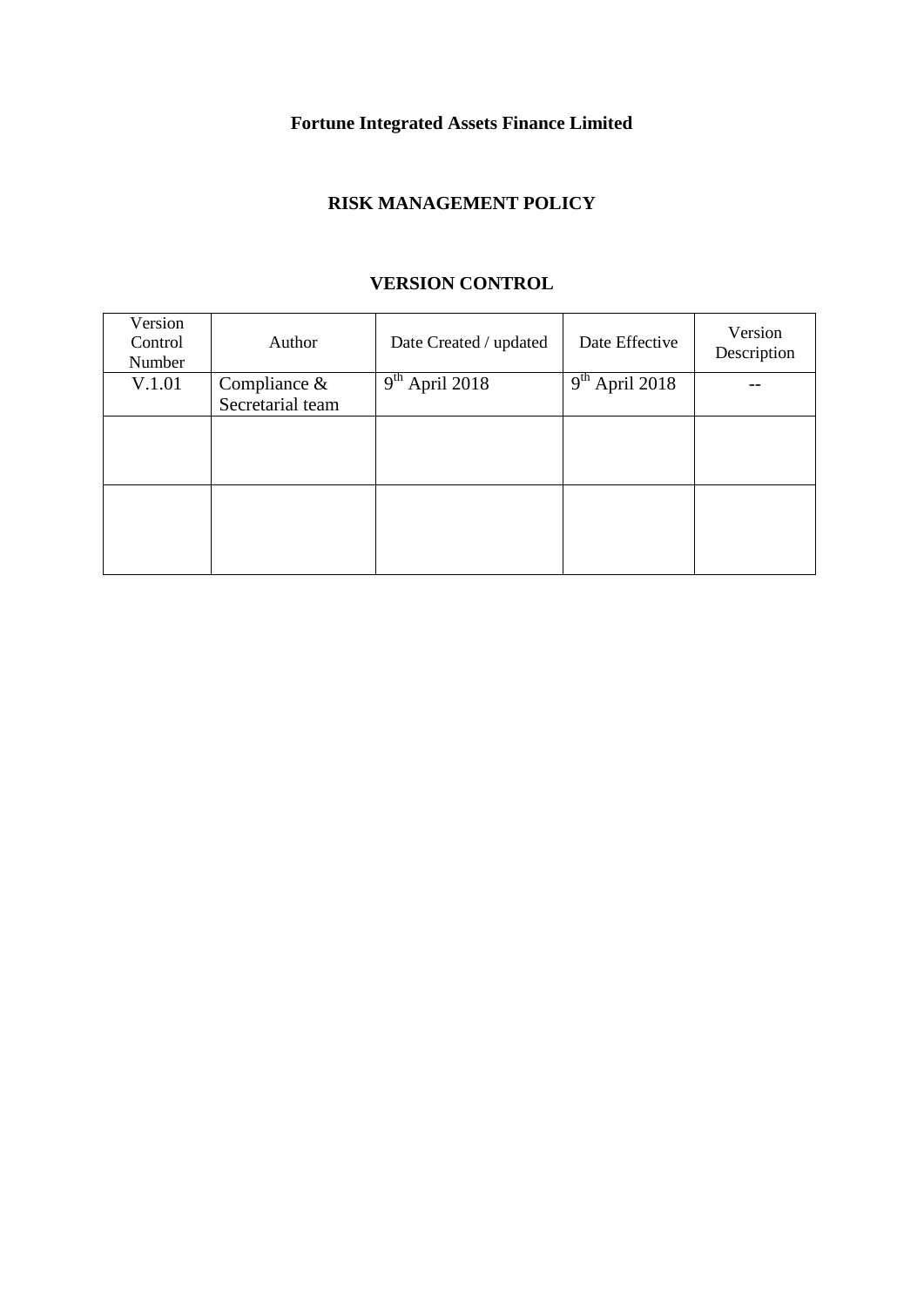### **Background**

Non Banking Financial companies (NBFCs) form an integral part of the Indian financial system. NBFCs are required to ensure that a proper policy framework on Risk Management Systems with the approval of the Board is formulated and put in place. This policy document has been prepared in line with the RBI guidelines.

This Policy represents the basic standards of Risk Assessment to be followed by Fortune Integrated Assets Finance Limited ("the company"). Changes in the Policy will become effective upon approval by the Board of Directors of the Company. All relevant employees must be thoroughly familiar or made familiar with it and make use of the material contained in this Policy.

### **Risk Management**

Risk management is a business facilitator by making more informed decision with balanced risk-reward paradigm. The Company shall follow a disciplined risk management process and has been taking business decisions, ensuring growth and balancing approach on risk reward matrix.

There are mainly three types of risk associated with our business which are detailed as under:

### **1. Credit Risk**

A risk of loss due to failure of a borrower/counterparty to meet the contractual obligation of repaying his debt as per the agreed term, is commonly known as risk of default.

#### Risk Mitigation

- a) Credit risk shall be managed using a set of credit norms and policies. The Company shall have defined roles and responsibilities for originators and approvers. All credit exposure limits shall be approved by authorized persons.
- b) There shall be a structured and standardized credit approval process to ascertain the credit worthiness of the borrower.
- c) The Company shall develop internal evaluation team to make credit decisions more robust and in line to manage collateral risk.
- d) The Company shall follow a process of time-to-time revisiting the credit policy and processes, on the basis of experience and feedback.

### **2. Operational Risk**

Any eventuality arising from the act relating to people, technology, infrastructure and external factors, which can give rise to some type of loss in the organisation, is termed as Operational Risk. Majorly it is internal and unknown. Therefore, the persons responsible shall keep continuous watch and shall gather the symptoms/warning signals to manage Operational risk.